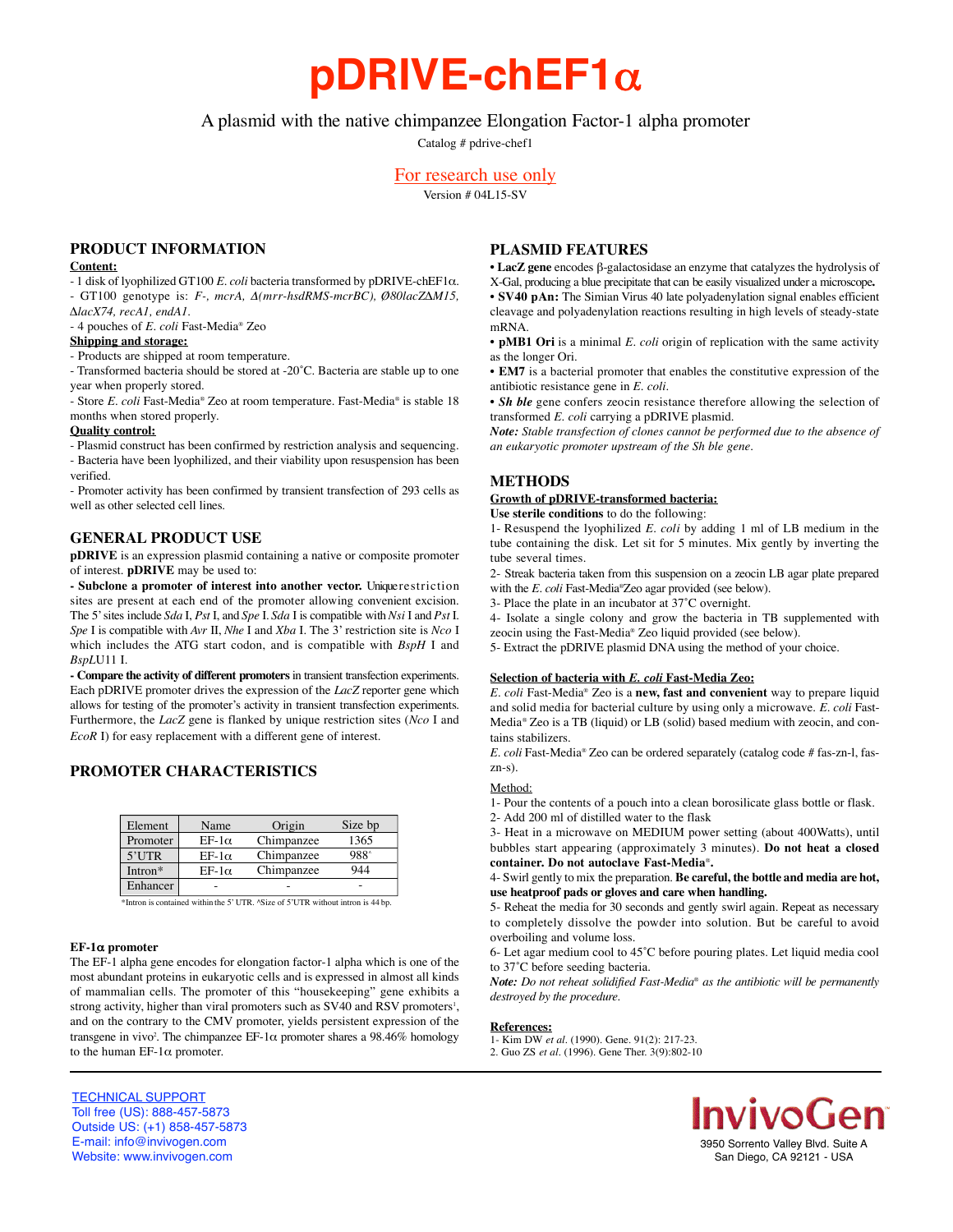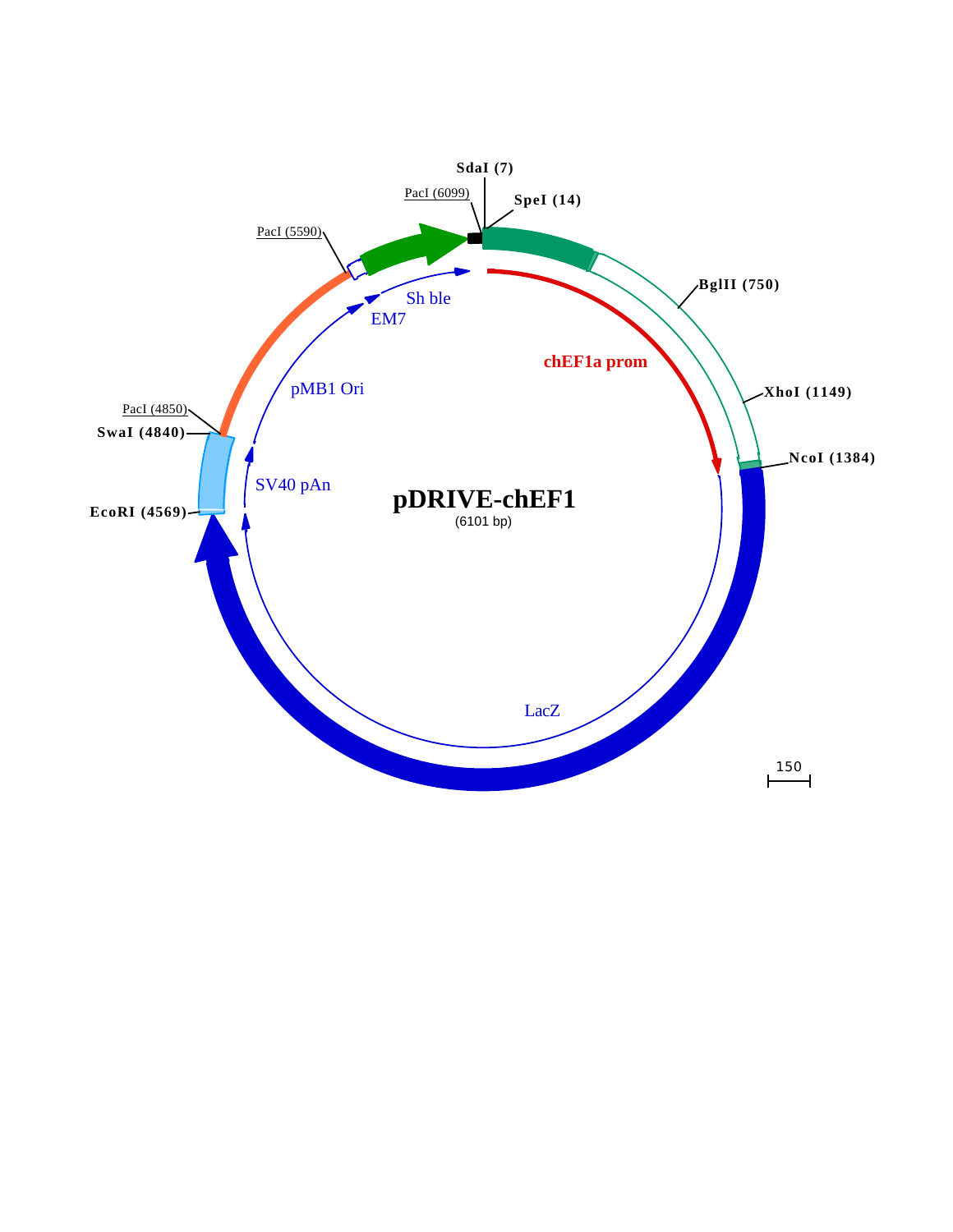|     | SdaI(7)<br>Spel(14)<br>1 CCTGCAGGGCCCACTAGTGGAGCCGAGAGTAATTCATACAAAAGGACTCGCCCCTGCCTTGGGGAATCCCAGGGACCGTCGTTAAACTCCCACTAACGTA                                                                                                       |
|-----|-------------------------------------------------------------------------------------------------------------------------------------------------------------------------------------------------------------------------------------|
|     |                                                                                                                                                                                                                                     |
|     | 201 CAGAGCGCACATCGCCCACAGTCCCCGACAAGTTGGGGGGAGGGGTCGGCAATTGAACCGGTGCCTAGAGAAGGTGCCGCGGGGTAAACTGGGAAAGTGA                                                                                                                            |
|     | 301 TGTCGTGTACTGGCTCCGCCTTTTTCCCGAGGGTGGGGAGAACCGTATATAAGTGCAGTAGTCGCCGTGAACGTTCTTTTTCGCAACGGGTTTGCCGCC                                                                                                                             |
|     | 401 AGAACACAGgtaagtgccgtgtgtggttcccgcgggcctggcctctttacgggttatggcccttgcgtgccttgaattacttccatgcccctggctgcag                                                                                                                            |
|     |                                                                                                                                                                                                                                     |
| 601 | $gg$ ctt $gg$ gcgctg $gg$ gccg $cc$ gcgtgctaat $ct$ ggtggca $c$ ctt $cc$ gcg $c$ ct $g$ t $ct$ cg $ct$ gcttt $cc$ aa $gt$ ct $ct$ a $g$ c $ct$ ttaa $a$ attttt $g$ ataa $cc$                                                        |
|     | BgIII $(750)$                                                                                                                                                                                                                       |
|     | 701 agctgcgacgctttttttctggcgagatagtcttgtaaatgcgggccaagatctgcacactggtatttcggtttttggggccgcggggcgacggggcc                                                                                                                              |
|     |                                                                                                                                                                                                                                     |
|     | 901 ctggcctcgcgccgccgtgtatcgccccgccctgggcggcaaggctggcccggtcggcaccagttgcgtgagcggaaagatggccgcttcccggccctgc                                                                                                                            |
|     |                                                                                                                                                                                                                                     |
|     | XhoI (1149)                                                                                                                                                                                                                         |
|     | 1201 tggagtttccccacactgagtgggtggagactgaagagttaggccagcttggcacttgatgtaattctccttggaatttgccctttttgagtttggatct                                                                                                                           |
|     | NcoI (1384)<br>1301 tgcctcattctcaagcctcagacagtggttcaaagtttttttcttccatttcagGTGTCGTGAAAACTACCCCTAAAAGCCACCATGGGGGGTTCTCATC                                                                                                            |
|     | <b>■→</b> MetGlyGlySerHisH<br>1401 ATCATCATCATCATGGTATGGCTAGCATGACTGGTGGACAGCAAATGGGTCGGGATCTGTACGACGATGACGATAAGGTACCTAAGGATCAGCTTGGAGT                                                                                             |
|     | 6 <sup>}</sup> isHisHisHisHisGlyMetAlaSerMetThrGlyGlyGlnGlnMetGlyArgAspLeuTyrAspAspAspAspLysValProLysAspGlnLeuGlyVa<br>1501 TGATCCCGTCGTTTTACAACGTCGTGACTGGGAAAACCCTGGCGTTACCCAACTTAATCGCCTTGCAGCACATCCCCCTTTCGCCAGCTGGCGTAATAGC    |
|     | 39▶lAspProValValLeuGlnArgArgAspTrpGluAsnProGlyValThrGlnLeuAsnArgLeuAlaAlaHisProProPheAlaSerTrpArgAsnSer                                                                                                                             |
|     | 1601 GAAGAGGCCCGCACCGATCGCCCTTCCCAACAGTTGCGCAGCCTGAATGGCGAATGGCGCTTTGCCTGGTTTCCGGCACCAGAAGCGGTGCCGGAAAGCT<br>73) GluGluAlaArgThrAspArgProSerGlnGlnLeuArgSerLeuAsnGlyGluTrpArgPheAlaTrpPheProAlaProGluAlaValProGluSerT               |
|     | 1701 GGCTGGAGTGCGATCTTCCTGAGGCCGATACTGTCGTCGTCCCCCTCAAACTGGCAGATGCACGGTTACGATGCGCCCATCTACACCAACGTAACCTATCC<br>106 rpLeuGluCysAspLeuProGluAlaAspThrValValValProSerAsnTrpGlnMetHisGlyTyrAspAlaProlleTyrThrAsnValThrTyrPr              |
|     | 1801 CATTACGGTCAATCCGCCGTTTGTTCCCACGGAGAATCCGACGGGTTGTTACTCGCTCACATTTAATGTTGATGAAAGCTGGCTACAGGAAGGCCAGACG                                                                                                                           |
|     | 139 olleThrValAsnProProPheValProThrGluAsnProThrGlyCysTyrSerLeuThrPheAsnValAspGluSerTrpLeuGlnGluGlyGlnThr<br>1901 CGAATTATTTTTGATGGCGTTAACTCGGCGTTTCATCTGTGGTGCAACGGGCGCTGGGTCGGTTACGGCCAGGACAGTCGTTTGCCGTCTGAATTTGACC               |
|     | 173 Argl lei lePheAspGlyValAsnSerAlaPheHisLeuTrpCysAsnGlyArgTrpValGlyTyrGlyGlnAspSerArgLeuProSerGluPheAspL<br>2001 TGAGCGCATTTTTACGCGCCGGAGAAAACCGCCTCGCGGTGATGGTGCTGCGTTGGAGTGACGGCAGTTATCTGGAAGATCAGGATATGTGGCGGATGAG             |
|     | 206 euSerAlaPheLeuArgAlaGlyGluAsnArgLeuAlaValMetValLeuArgTrpSerAspGlySerTyrLeuGluAspGlnAspMetTrpArgMetSe                                                                                                                            |
|     | 2101  CGGCATTTTCCGTGACGTCTCGTTGCTGCATAAACCGACTACACAAATCAGCGATTTCCATGTTGCCACTCGCTTTAATGATGATTTCAGCCGCGCTGTA<br>239 rGlyl lePheArgAspValSerLeuLeuHisLysProThrThrGlnl leSerAspPheHisValAlaThrArgPheAsnAspAspPheSerArgAlaVal            |
|     |                                                                                                                                                                                                                                     |
|     | 273 LeuGluAlaGluValGlnMetCysGlyGluLeuArgAspTyrLeuArgValThrValSerLeuTrpGlnGlyGluThrGlnValAlaSerGlyThrAlaP<br>2301 CTTTCGGCGGTGAAATTATCGATGAGCGTGGTGGTTATGCCGATCGCGTCACACTACGTCTGAACGTCGAAAACCCGAAACTGTGGAGCGCCGAAATCCC               |
|     | 306 roPheGlyGlyGlul lel leAspGluArgGlyGlyTyrAlaAspArgValThrLeuArgLeuAsnValGluAsnProLysLeuTrpSerAlaGlul lePr                                                                                                                         |
|     | 2401 GAATCTCTATCGTGCGGTGGTTGAACTGCACACCGCCGACGGCACGCTGATTGAAGCAGAAGCCTGCGATGTCGGTTTCCGCGAGGTGCGGATTGAAAAT<br>339 oAsnLeuTyrArgAlaValValGluLeuHisThrAlaAspGlyThrLeul leGluAlaGluAlaCysAspValGlyPheArgGluValArgl leGluAsn             |
|     | 2501 GGTCTGCTGCTGCTGAACGGCAAGCCGTTGCTGATTCGAGGCGTTAACCGTCACGAGCATCATCCTCTGCATGGTCAGGTCATGGATGAGCAGACGATGG<br>373 <sup>b</sup> GlyLeuLeuLeuLeuAsnGlyLysProLeuLeul leArgGlyValAsnArgHisGluHisHisProLeuHisGlyGlnValMetAspGluGlnThrMetV |
|     | 2601 TGCAGGATATCCTGCTGATGAAGCAGAACAACTTTAACGCCGTGCGCTGTTCGCATTATCCGAACCATCCGCTGTGGTACACGCTGTGCGACCGCTACGG                                                                                                                           |
|     | 406 alGInAspl leLeuLeuMetLysGInAsnAsnPheAsnAlaValArgCysSerHisTyrProAsnHisProLeuTrpTyrThrLeuCysAspArgTyrGI<br>2701 CCTGTATGTGGTGGATGAAGCCAATATTGAAACCCACGGCATGGTGCCAATGAATCGTCTGACCGATGATCCGCGCTGGCTACCGGCGATGAGCGAACGC              |
|     | 439 yLeuTyrValValAspGluAlaAsnl leGluThrHisGlyMetValProMetAsnArgLeuThrAspAspProArgTrpLeuProAlaMetSerGluArg                                                                                                                           |
|     | 473 ValThrArgMetValGlnArgAspArgAsnHisProSerVal I lel leTrpSerLeuGlyAsnGluSerGlyHisGlyAlaAsnHisAspAlaLeuTyrA                                                                                                                         |
|     |                                                                                                                                                                                                                                     |
|     | 506 rgTrpl leLysSerValAspProSerArgProValGInTyrGluGlyGlyGlyAlaAspThrThrAlaThrAspl lel leCysProMetTyrAlaArgVa<br>3001 GGATGAAGACCAGCCCTTCCCGGCTGTGCCGAAATGGTCCATCAAAAAATGGCTTTCGCTACCTGGAGAGACGCCCCCGCTGATCCTTTGCGAATACGCC            |
|     | 539 HaspGluAspGlnProPheProAlaValProLysTrpSerl leLysLysTrpLeuSerLeuProGlyGluThrArgProLeul leLeuCysGluTyrAla                                                                                                                          |
|     | 3101  CACGCGATGGGTAACAGTCTTGGCGGTTTCGCTAAATACTGGCAGGCGTTTCGTCAGTATCCCCGTTTACAGGGCGGCTTCGTCTGGGACTGGGTGGATC<br>573 HisAlaMetGlyAsnSerLeuGlyGlyPheAlaLysTyrTrpGlnAlaPheArgGlnTyrProArgLeuGlnGlyGlyPheValTrpAspTrpValAspG              |
|     | 3201 AGTCGCTGATTAAATATGATGAAAACGGCAACCCGTGGTCGGCTTACGGCGGTGATTTTGGCGATACGCCGAACGATCGCCAGTTCTGTATGAACGGTCT<br>606 InSerLeul leLysTyrAspGluAsnGlyAsnProTrpSerAlaTyrGlyGlyAspPheGlyAspThrProAsnAspArgGlnPheCysMetAsnGlyLe              |
|     | 3301 GGTCTTTGCCGACCGCACGCCGCATCCAGCGCTGACGGAAGCAAAACACCAGCAGTATTTTCCAGTTCCGTTTATCCGGCAAACCATCGAAGTGACC                                                                                                                              |
|     | 639 uValPheAlaAspArgThrProHisProAlaLeuThrGluAlaLysHisGlnGlnGlnPhePheGlnPheArgLeuSerGlyGlnThrI leGluValThr<br>3401 AGCGAATACCTGTTCCGTCATAGCGATAACGAGCTCCTGCACTGGATGGTGGCGCTGGATGGTAAGCCGCTGGCAAGCGGTGAAGTGCCTCTGGATGTCG              |
|     | 673 SerGluTyrLeuPheArgHisSerAspAsnGluLeuLeuHisTrpMetValAlaLeuAspGlyLysProLeuAlaSerGlyGluValProLeuAspValA                                                                                                                            |
|     | 3501 CTCCACAAGGTAAACAGTTGATTGAACTGCCTGAACTACCGCAGCCGGAGAGCGCCGGGCAACTCTGGCTCACAGTACGCGTAGTGCAACCGAACGCGAC<br>706 laProGInGlyLysGInLeul leGIuLeuProGIuLeuProGInProGIuSerAlaGlyGInLeuTrpLeuThrValArgValValGInProAsnAlaTh              |